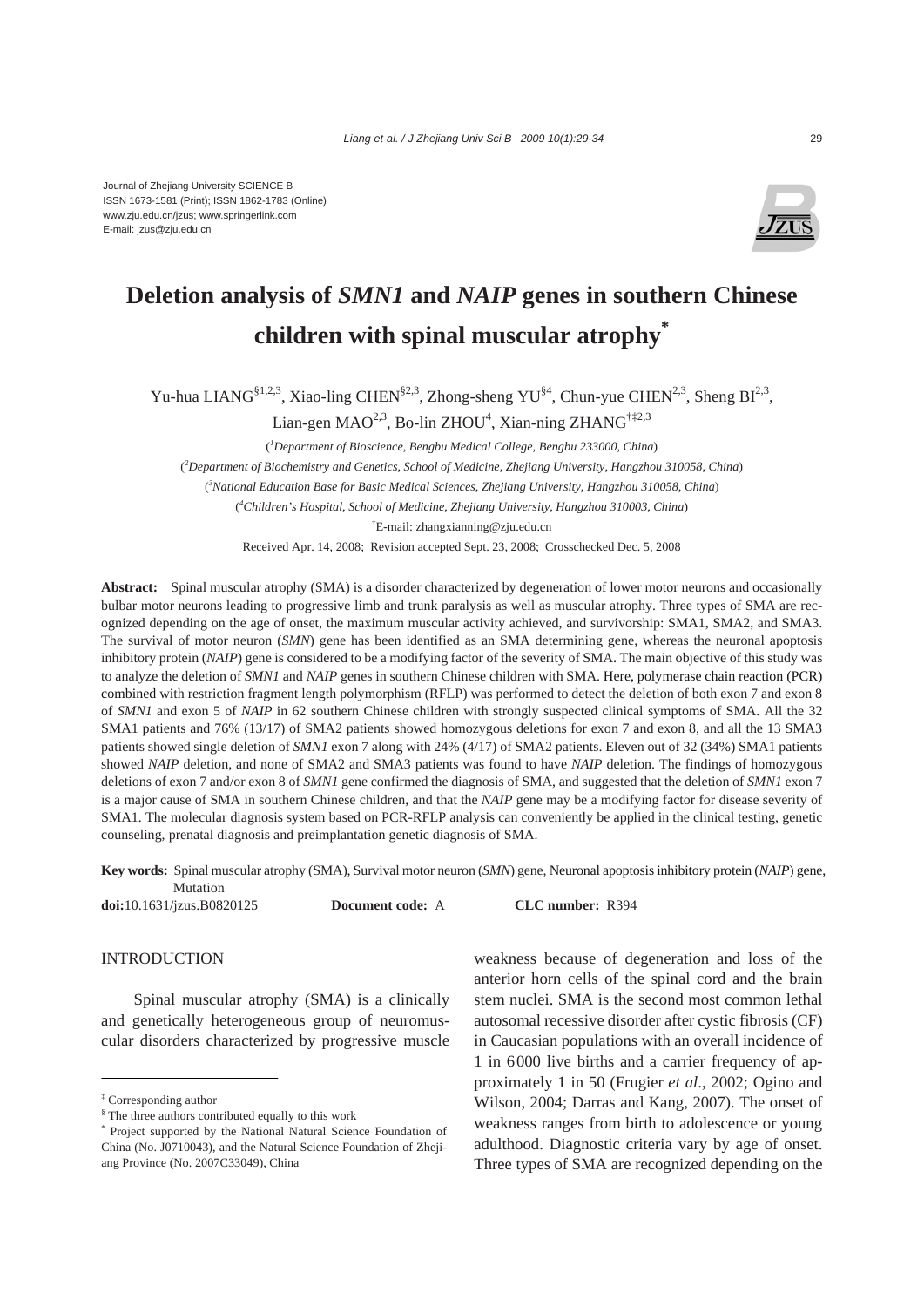age of onset, the maximum muscular activity achieved, and survivorship: SMA1 (OMIM: 253300), SMA2 (OMIM: 253550) and SMA3 (OMIM: 253400).

Among all the candidate genes, the survival of motor neuron (*SMN*) is believed to be the primary SMA disease-causing gene (Lefebvre *et al*., 1995; Battaglia *et al*., 1997; Hsieh-Li *et al*., 2000; Andreassi *et al*., 2004; Azzouz *et al*., 2004; Schmutz *et al*., 2004; Trülzsch *et al*., 2004; Burnett and Sumner, 2008; Girardet *et al*., 2008). In humans, *SMN* is contained in a 500-kb sequence on chromosome 5q12.2-q13.3 which consists of 9 exons, and is present in two copies: a telomeric one (*SMN1*, or *SMNt*) and a centromeric one (*SMN2*, or *SMNc*). *SMN1* gene has a highly homologous copy with *SMN2*. This copy is present in 90%~95% of normal controls and hampers detection of deletions and mutations within the *SMN1* gene (Frugier *et al*., 2002; Ogino and Wilson, 2004). The coding sequence of *SMN2* exon 7 differs from that of *SMN1* by a single nucleotide (840C<T), which alters a restriction enzyme site and allows one to easily distinguish *SMN1* from *SMN2* using a polymerase chain reaction (PCR)-based assay. The finding of homozygous deletions of exon 7 and/or exon 8 of *SMN1* patients with consistent clinical features is generally considered to be diagnostic of SMA (Lefebvre *et al*., 1995; Chang *et al*., 1995; Chen K.L. *et al*., 1999; Chen W.J. *et al*., 2007; Tsai *et al*., 2001; Su *et al*., 2005; Watihayati *et al*., 2007). The neuronal apoptosis inhibitory protein (*NAIP*) gene located on 5q12.2-q13.3 has been hypothesized to be an SMA modifying gene because of its deletion in approximately two-thirds SMA1 chromosomes and its homology with baculoviral apoptosis inhibitory proteins (Roy *et al*., 1995; Gotz *et al*., 2000).

In this study, we try to confirm the clinical diagnosis of southern Chinese SMA patients and to correlate the frequency of deletions within *SMN* and *NAIP* genes with SMA.

## SUBJECTS AND METHODS

## **Study population**

A total of 62 unrelated southern Chinese children (aged 1 month to 11 years) with strongly suspected SMA from the Affiliated Children's Hospital, School of Medicine, Zhejiang University, China, between the period of January 2000 and September 2007, and 100 healthy controls (>24 years of age) were investigated. Thirty-two children had a diagnosis of SMA1, 17 had SMA2, and the remaining 13 were diagnosed with SMA3. All of the patients fulfilled the diagnostic criteria on the basis of clinical, electrophysiological, and/or histological examination. The clinical manifestations included reduced muscle tension, decreased or absent tendon reflexes, different degrees of muscle atrophy. Levels of serum creatine phosphokinase (CPK) were found to be characteristically normal. Electromyography (EMG) revealed spontaneous discharge activity in resting muscles, increased amplitude, and prolonged duration of motor unit potentials during voluntary efforts. The muscle biopsies of some patients showed different degrees of atrophy in muscle fibers. The family history is in accordance with autosomal recessive inheritance (Table 1). Eleven patients had been studied previously (Yu *et al*., 2001).

This study was approved by the ethics committee for the protection of human subjects of Zhejiang University School of Medicine, and informed consent was obtained from all individuals.

### **Extraction of genomic DNA and PCR**

Peripheral blood samples were collected and genomic DNA was extracted using the standard protocol. The primers used for the amplification were as follows (van der Steege *et al*., 1995; Roy *et al*., 1995): exon 7 of *SMN*: 5′-AGACTATCAACTTAATTT CTGATCA-3′ (forward), 5′-CCTTCCTTCTTTTT GATTTTGTTT-3′ (reverse); exon 8 of *SMN*: 5′-G TAATAACCAAATGCAATGTGAA-3′ (forward), 5′-CTACAACACCCTTCTCACAG-3′ (reverse); exon 5 of *NAIP*: 5′-CTCTCAGCCTGCTCTTCAG AT-3′ (forward), 5′-AAAGCCTCTGACGAGAGGA TC-3′ (reverse); exon 13 of *NAIP*: 5′-ATGCTT GGATCTCTAGAATGG-3′ (forward), 5′-CCAGCT CCTAGAGAAAGAAGGA-3′ (reverse).

PCR was performed on an ABI-2720 Thermal Cycler (Applied Biosystems, Foster City, California, USA) with a heated lid. Each reaction was carried out in a 50-μl volume containing 10 mmol/L Tris-HCl (pH 8.3), 50 mmol/L KCl, 1.5 mmol/L  $MgCl<sub>2</sub>$ , 0.2 μmol/L each primer, 200 μmol/L each dNTPs, approximately 200 ng genomic DNA, and 1 U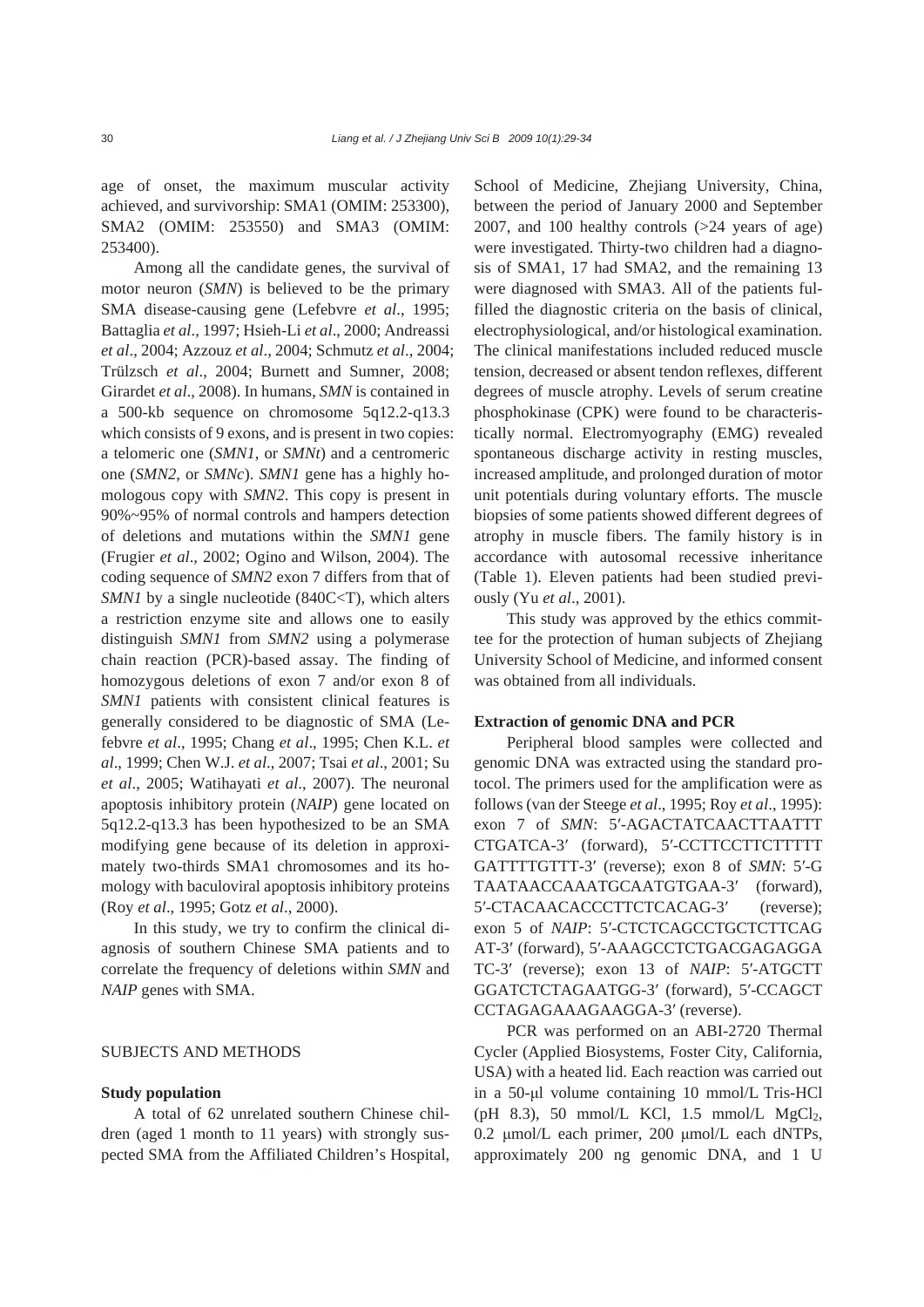TaKaRa Ex Taq polymerase (TaKaRa, Shiga, Japan) (He *et al*., 2004). For *SMN* gene, amplification consisted of an initial denaturation step at 94 °C for 3 min, then 35 cycles at 94 °C for 1 min, 55 °C for 1 min, and 72 °C for 1 min, and a final extension step at 72 °C for 7 min. One normal sample as a negative control and one sample from a patient known to have exon 7 and exon 8 deletion (courtesy by Dr. Ke-lian Chen at University of Pennsylvania Medical Center) as a positive control were included in each PCR run. PCR amplification produced 190-bp and 187-bp fragments, respectively. For *NAIP* gene, a multiplex PCR was carried out, the annealing temperature was 60 °C, and the 435-bp (exon 5) and the 241-bp (exon 13) bands appeared (exon 13 taken as positive control).

## **Restriction enzyme digestion for** *SMN* **and gel electrophoresis**

*SMN* PCR products (4 μl) were subsequently digested with restriction enzyme *Dra* I or *Dde* I (1 U) (New England Biolabs, Beverly, Massachusetts, USA), and the resultant bands were visualized in 4% (w/v) agarose gel stained with ethidium bromide under UV light. For *Dra* I digestion of exon 7, *SMN2* was cut into 170-bp and 20-bp fragments, and *SMN1* remained as a 190-bp fragment. For exon 8, after *Dde* I digestion, *SMN2* had 119-bp and 68-bp fragments, while *SMN1* had a 187-bp band.

## RESULTS

Thirty-two SMA1 children with age ranged from 1 month to 18 months were unable to sit or hold up their heads and were floppy toddler. They were found to have homozygous deletions for *SMN1* gene (exon 7 and exon 8), while 11 of 32 (34%) had a deletion in the *NAIP* gene (exon 5).

Seventeen SMA2 patients, from 2 to 3 years old, were unable to walk. The majority of them showed wasting and areflexia of the lower limbs. Thirteen (76%) had deletions in both exon 7 and exon 8 of *SMN1*, while 4 (24%) had deletions only in exon 7 of the *SMN1* gene.

All the 13 SMA3 patients aged from 3.5 to 11 years had slowly progressive weakness of the lower limbs. These patients revealed *SMN1* gene deletion of exon 7 only.

None of SMA2 and SMA3 patients lacked *NAIP* exon 5.

In 100 normal controls, only 2 individuals deleted exon 7 of *SMN1*.

The results are summarized in Table 1.

## DISCUSSION

According to the survey of Chung *et al*.(2003), SMA was the second most frequent inherited neuromuscular disease in southern Chinese children. The prevalence of SMA in Hong Kong, a major city in southern China with a population of around 6.7 million, is  $18.7\times10^{-6}$  (about 1 in 53000 children). The carrier rate for deletional SMA amongst the general population in Hong Kong is 1.6%, which is close to the 2% quoted in western countries (Chan *et al*., 2004). The clinical manifestation of SMA is similar to many other neuromuscular diseases. It is difficult to identify SMA only from patients' clinical symptoms and physical signs. So far, SMA is diagnosed primarily through a blood DNA testing including polymerase chain reaction-restriction fragment length polymorphism (PCR-RFLP), single-strand conformation polymorphism (SSCP), denatured high-performance liquid chromatography (DHPLC), real-time quantitative PCR, and multiplex ligation-dependent probe

**Table 1 Genotype-phenotype correlation of 62 southern Chinese SMA patients**

|                    | Age                   | Patient number |              |                |      |            |                            |               |            |            |                                        |
|--------------------|-----------------------|----------------|--------------|----------------|------|------------|----------------------------|---------------|------------|------------|----------------------------------------|
| <b>SMA</b><br>type |                       | Gender         |              | Family history |      |            | Muscle                     | SMN1 deletion |            | $NAIP-E$ 5 | Deletion of both                       |
|                    |                       | М              | F            | Pos.           | Neg. | <b>EMG</b> | biopsy $(+)$ <sup>**</sup> | E7&E8         | $E$ 7 only | deletion   | $SMNI-E7$ & E 8<br>and <i>NAIP-E</i> 5 |
| SMA1               | $1~18$ months         |                |              | 12             | 20   | 32         |                            | 32 (100%)     | $0(0\%)$   | 11(34%)    | 11(34%)                                |
|                    | SMA2 $2 \sim 3$ years |                | <sub>(</sub> | 4              | 13   | -17        | 4                          | 13 (76%)      | 4(24%)     | $0(0\%)$   | $0(0\%)$                               |
| SMA3               | $3.5 \sim 11$ years   | 8              |              |                | 10   | 13         | 5                          | $0(0\%)$      | 13 (100%)  | $0(0\%)$   | $0(0\%)$                               |
| Total              |                       | 36             | 26           | 19             | 43   | 62         | 16                         | 45 (73%)      | 17 (27%)   | 11(18%)    | 11 (18%)                               |

M: male; F: female; Pos.: positive; Neg.: negative; E: exon; EMG: electromyography. \* EMG shows neurogenic abnormalities; \*\*Muscle biopsies of skeletal muscle show different changes of denervation with small groups of atrophic muscle fibers associated with markedly hypertrophied fibers. Most patients (46 cases) refused to take this procedure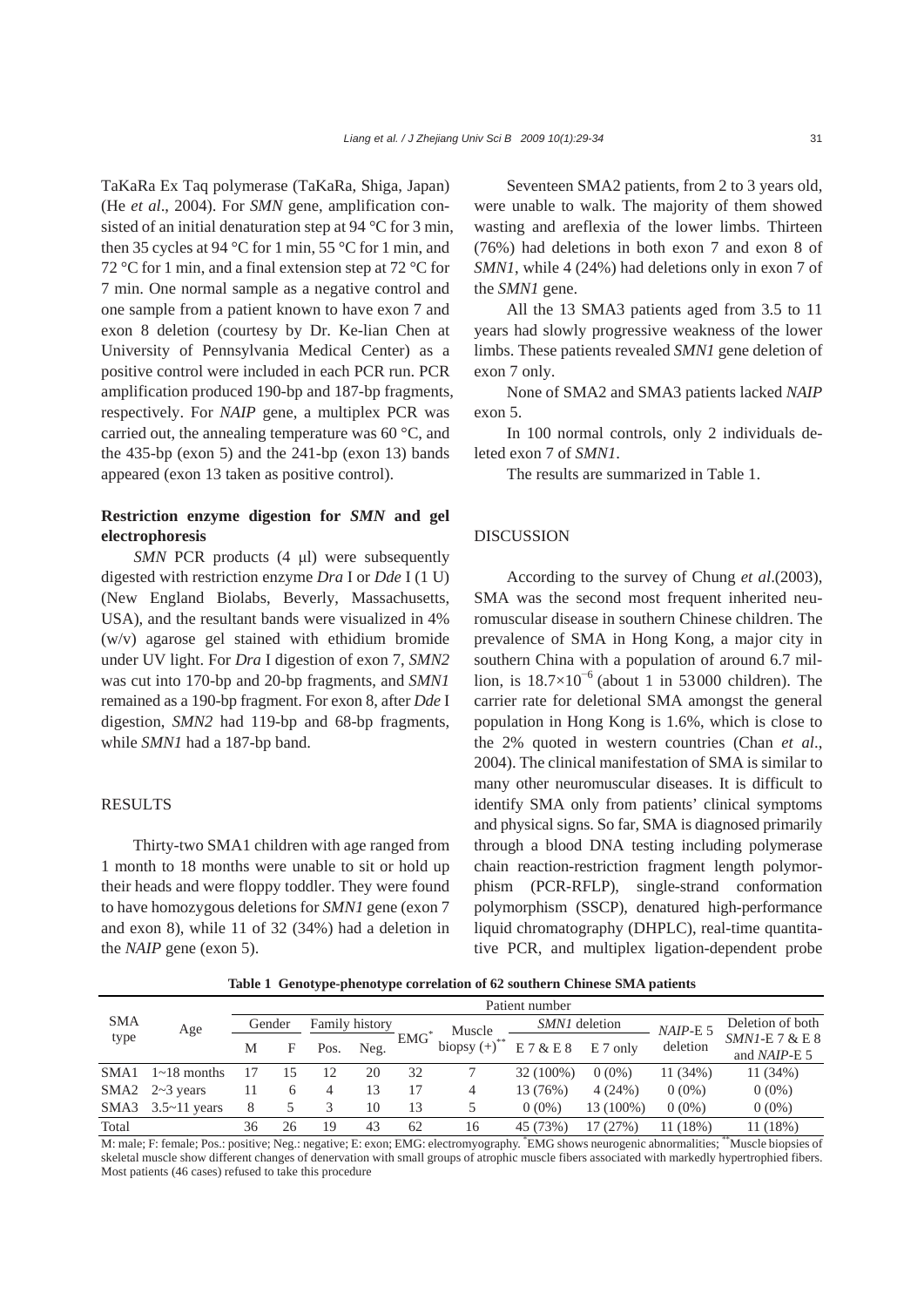amplification (MLPA). MLPA detects the presence or absence of the *SMN1* gene that is present in normal individuals, in conjunction with a suggestive history and physical examination (Huang *et al*., 2007). PCR-RFLP method was constructed by van der Steege *et al*.(1995) in 1995, which can diagnose SMA quickly and has been applied by clinicians for many years (van der Steege *et al*., 1995; Watihayati *et al*., 2007). For exon 7, there is no known difference in restriction site. Therefore, a specific oligonucleotide prime directly adjacent to the variant site was introduced, which allows a mismatch such that a restriction site for *Dra* I is created in the PCR product of exon 7 of the *SMN2*, i.e., *Dra* I will cleave *SMN2*  exon 7 specifically. And *SMN1*/*2* exon 8 homozygous absence can be distinguished by a restriction enzyme (*Dde* I) digestion and gel electrophoresis. *SMN2* is cut with *Dde* I while the *SMN1* is not.

Here we concentrated on the alterations in these 2 exons and *NAIP* exon 5 in 62 southern Chinese children in Zhejiang Province, who were strongly suspected to have SMA. It was observed that the majority of patients with more *SMN1* gene deletions resulted in a severe phenotype. Our results of exon 7 deletion were consistent with the studies from Taiwan, Hong Kong, and Fujian Province, China (Chang *et al*., 1995; 1997; Tsai *et al*., 2001; Wong and Chan, 2001; Su *et al*., 2005; Chen W.J. *et al*., 2007). Thus, deletion of the *SMN1* exon 7 is a major cause of SMA in southern China.

Several investigations suggested the possibility of *NAIP* involvement in the development of SMA (Roy *et al*., 1995; Gotz *et al*., 2000; Watihayati *et al*., 2007). All the patients enrolled in this study showed the deletion of the *SMN1* gene, so we eliminated the clinical bias and looked at only the frequency of *NAIP* deletion among these SMA patients lacking *SMN1*. After *SMN1* deletion was confirmed in these patients, *NAIP* deletion was analyzed. In our study, 34% SMA1 patients were found to lack *NAIP* exon 5. Therefore, the *NAIP* gene deletion seems to affect disease severity. In fact, 24 SMA1 patients have died later, and we had no further details of 8 patients because of missing follow-up.

The PCR-RFLP test used in this study is fast, sensitive, and inexpensive, and forgoes the need for invasive diagnostic procedure like a muscle biopsy from the patients (mostly children). Also, it is particularly applicable for prenatal diagnosis and preimplantation genetic diagnosis (PGD). The limitation of this method is that smaller rearrangements or point mutations of *SMN* gene can also result in a large series of SMA patients (Wirth, 2000; Tsai *et al*., 2001; Su *et al*., 2005). Further analyses revealed that *SMN2* copy number has been well established as a modifying factor of clinical severity. The absence of *SMN* gene in SMA1 is associated with gene dosage effect, whereas no gene dosage effect was detected in SMA2 or SMA3 (Lefebvre *et al*., 1995; Campbell *et al*., 1997; Frugier *et al*., 2002; Yamashita *et al*., 2004). These observations raised the hypothesis of a gene deletion event in SMA1 and a gene conversion event in SMA2 or SMA3, which would result in an increased number of *SMN2* copies (Lefebvre *et al*., 1995; Campbell *et al*., 1997; Talbot *et al*., 1997; Frugier *et al*., 2002; Yamashita *et al*., 2004). Therefore, the copy numbers of *SMN1* and *SMN2* genes should be determined by the point mutation and gene dosage analysis. In addition, PCR-based assay for determining the presence or absence of *SMN1* is not quantitative, and therefore, cannot identify SMA carriers. The genomic complexity of the *SMN* region and its high degree of variability hamper the ability to directly screen the SMA carriers. Thus the comprehensive SMA tests including SMA deletion analysis, linkage analysis, and SMA heterozygosity detection should be the most complete evaluation of the clinical diagnosis or suspicion of SMA (Chan *et al*., 2004; Dastur *et al*., 2006; Chen W.J. *et al*., 2007).

### ACKNOWLEDGEMENT

We are very grateful to the SMA patients and their families who collaborated with us in this study, and to Prof. Ronald Scott of Division of Genetics, School of Medicine, University of Washington, USA, for his critical help.

#### **References**

- Andreassi, C., Angelozzi, C., Tiziano, F.D., Vitali, T., de Vincenzi, E., Boninsegna, A., Villanova, M., Bertini, E., Pini, A., Neri, G., *et al*., 2004. Phenylbutyrate increases SMN expression in vitro: relevance for treatment of spinal muscular atrophy. *Eur. J. Hum. Genet.*, **12**(1):59-65. [doi:10.1038/sj.ejhg.5201102]
- Azzouz, M., Le, T., Ralph, G.S., Walmsley, L., Monani, U.R.,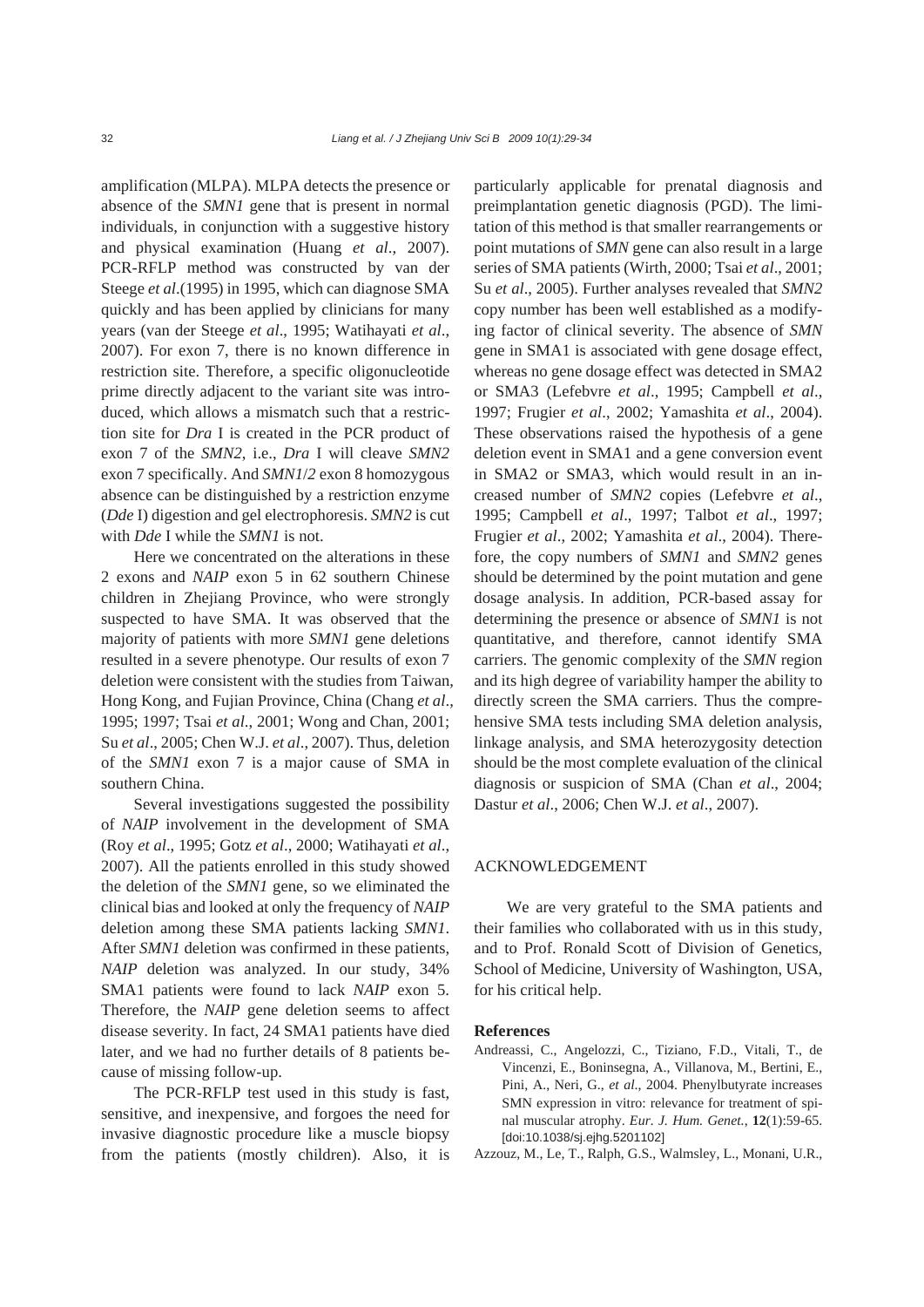Lee, D.C., Wilkes, F., Mitrophanous, K.A., Kingsman, S.M., Burghes, A.H., *et al*., 2004. Lentivector-mediated SMN replacement in a mouse model of spinal muscular atrophy. *J. Clin. Invest.*, **114**(12):1726-1731. [doi:10. 1172/JCI200422922]

- Battaglia, G., Princivalle, A., Forti, F., Lizier, C., Zeviani, M., 1997. Expression of the *SMN* gene, the spinal muscular atrophy determining gene, in the mammalian central nervous system. *Hum. Mol. Genet.*, **6**(11):1961-1971. [doi:10.1093/hmg/6.11.1961]
- Burnett, B.G., Sumner, C.J., 2008. Targeting splicing in spinal muscular atrophy. *Ann. Neurol.*, **63**(1):3-6. [doi:10.1002/ ana.21305]
- Campbell, L., Potter, A., Ignatius, J., Dubowitz, V., Davies, K., 1997. Genomic variation and gene conversion in spinal muscular atrophy: implications for disease process and clinical phenotype. *Am. J. Hum. Genet.*, **61**(1):40-50. [doi:10.1086/513886]
- Chan, V., Yip, B., Yam, I., Au, P., Lin, C.K., Wong, V., Chan, T.K., 2004. Carrier incidence for spinal muscular atrophy in southern Chinese. *J. Neurol.*, **251**(9):1089-1093. [doi: 10.1007/s00415-004-0487-z]
- Chang, J.G., Jong, Y.J., Huang, J.M., Wang, W.S., Yang, T.Y., Chang, C.P., Chen, Y.J., Lin, S.P., 1995. Molecular basis of spinal muscular atrophy in Chinese. *Am. J. Hum. Genet.*, **57**(6):1503-1505.
- Chang, J.G., Jong, Y.J., Lin, S.P., Soong, B.W., Tsai, C.H., Yang, T.Y., Chang, C.P., Wang, W.S., 1997. Molecular analysis of survival motor neuron (*SMN*) and neuronal apoptosis inhibitory protein (*NAIP*) genes of spinal muscular atrophy patients and their parents. *Hum. Genet.*, **100**(5-6):577-581. [doi:10.1007/s00439 0050555]
- Chen, K.L., Wang, Y.L., Rennert, H., Joshi, I., Mills, J.K., Leonard, D.G., Wilson, R.B., 1999. Duplications and de novo deletions of the *SMNt* gene demonstrated by fluorescence-based carrier testing for spinal muscular atrophy. *Am. J. Med. Genet.*, **85**(5):463-469. [doi:10. 1002/(SICI)1096-8628(19990827)85:5<463::AID-AJMG6> 3.0.CO;2-V]
- Chen, W.J., Wu, Z.Y., Lin, M.T., Su, J.F., Lin, Y., Murong, S.X., Wang, N., 2007. Molecular analysis and prenatal prediction of spinal muscular atrophy in Chinese patients by the combination of restriction fragment length polymorphism analysis, denaturing high-performance liquid chromatography, and linkage analysis. *Arch. Neurol.*, **64**(2):225-321. [doi:10.1001/archneur.64.2.225]
- Chung, B., Wong, V., Ip, P., 2003. Prevalence of neuromuscular diseases in Chinese children: a study in southern China. *J. Child Neurol.*, **18**(3):217-219. [doi:10.1177/ 08830738030180030201]
- Darras, B.T., Kang, P.B., 2007. Clinical trials in spinal muscular atrophy. *Curr. Opin. Pediatr.*, **19**(6):675-679.
- Dastur, R.S., Gaitonde, P.S., Khadilkar, S.V., Udani, V.P., Nadkarni, J.J., 2006. Correlation between deletion patterns of *SMN* and *NAIP* genes and the clinical features of spinal muscular atrophy in Indian patients. *Neurol. India*, **54**(3):255-259.
- Frugier, T., Nicole, S., Cifuentes-Diaz, C, Melki, J., 2002. The molecular bases of spinal muscular atrophy. *Curr. Opin. Genet. Dev.*, **12**(3):294-298. [doi:10.1016/S0959-437X(02) 00301-5]
- Girardet, A., Fernandez, C., Claustres, M., 2008. Efficient strategies for preimplantation genetic diagnosis of spinal muscular atrophy. *Fertil. Steril.*, **90**(2):443.e7-443.e12. [doi:10.1016/j.fertnstert.2007.07.1305]
- Gotz, R., Karch, C., Digby, M.R., Troppmair, J., Rapp, U.R., Sendtner, M., 2000. The neuronal apoptosis inhibitory protein suppresses neuronal differentiation and apoptosis in PC12 cells. *Hum. Mol. Genet.*, **9**(17):2479-2489. [doi:10.1093/hmg/9.17.2479]
- He, X.H., Zhang, X.N., Mao, W., Chen, H.P., Xu, L.R., Chen, H., He, X.L., Le, Y.P., 2004. A novel mutation of keratin 9 in a large Chinese family with epidermolysis palmoplantar keratoderma. *Br. J. Dermatol.*, **150**(4):647-651. [doi:10.1111/j.0007-0963.2004.05865.x]
- Hsieh-Li, H.M., Chang, J.G., Jong, Y.J., Wu, M.H., Wang, N.M., Tsai, C.H., Li, H., 2000. A mouse model for spinal muscular atrophy. *Nat. Genet.*, **24**(1):66-70. [doi:10. 1038/71709]
- Huang, C.H., Chang, Y.Y., Chen, C.H., Kuo, Y.S., Hwu, W.L., Gerdes, T., Ko, T.M., 2007. Copy number analysis of survival motor neuron genes by multiplex ligationdependent probe amplification. *Genet. Med.*, **9**(4): 241-248. [doi:10.1097/GIM.0b013e31803d35bc]
- Lefebvre, S., Burglen, L., Reboullet, S., Clermont, O., Burlet, P., Viollet, L., Benichou, B., Cruaud, C., Millasseau, P., Zeviani, M., *et al.*, 1995. Identification and characterization of a spinal muscular atrophy-determining gene. *Cell*, **80**(1):155-165. [doi:10.1016/0092-8674(95)90460-3]
- Ogino, S., Wilson, R.B., 2004. Spinal muscular atrophy: molecular genetics and diagnosis. *Exp. Rev. Mol. Diag.*, **4**(1):15-29. [doi:10.1586/14737159.4.1.15]
- Roy, N., Mahadevan, M.S., McLean, M., Shutler, G., Yaraghi, Z., Farahani, R., Baird, S., Besner-Johnston, A., Lefebvre, C., Kang, X., *et al.*, 1995. The gene for neuronal apoptosis inhibitory protein is partially deleted in individuals with spinal muscular atrophy. *Cell*, **80**(1):167-178. [doi:10. 1016/0092-8674(95)90461-1]
- Schmutz, J., Martin, J., Terry, A., Couronne, O., Grimwood, J., Lowry, S., Gordon, L.A., Scott, D., Xie, G., Huang, W., *et al*., 2004. The DNA sequence and comparative analysis of human chromosome 5. *Nature*, **431**(7006):268-274. [doi:10.1038/nature02919]
- Su, Y.N., Hung, C.C., Li, H., Lee, C.N., Cheng, W.F., Tsao, P.N., Chang, M.C., Yu, C.L., Hsieh, W.S., Lin, W.L., *et al*., 2005. Quantitative analysis of *SMN1* and *SMN2* genes based on DHPLC: a highly efficient and reliable carrierscreening test. *Hum. Mutat.*, **25**(5):460-467. [doi:10. 1002/humu.20160]
- Talbot, K., Rodrigues, N.R., Ignatius, J., Muntoni, F., Davies, K.E., 1997. Gene conversion at the SMN locus in autosomal recessive spinal muscular atrophy does not predict a mild phenotype. *Neuromuscul. Disord.*, **7**(3):198-201. [doi:10.1016/S0960-8966(97)00450-1]